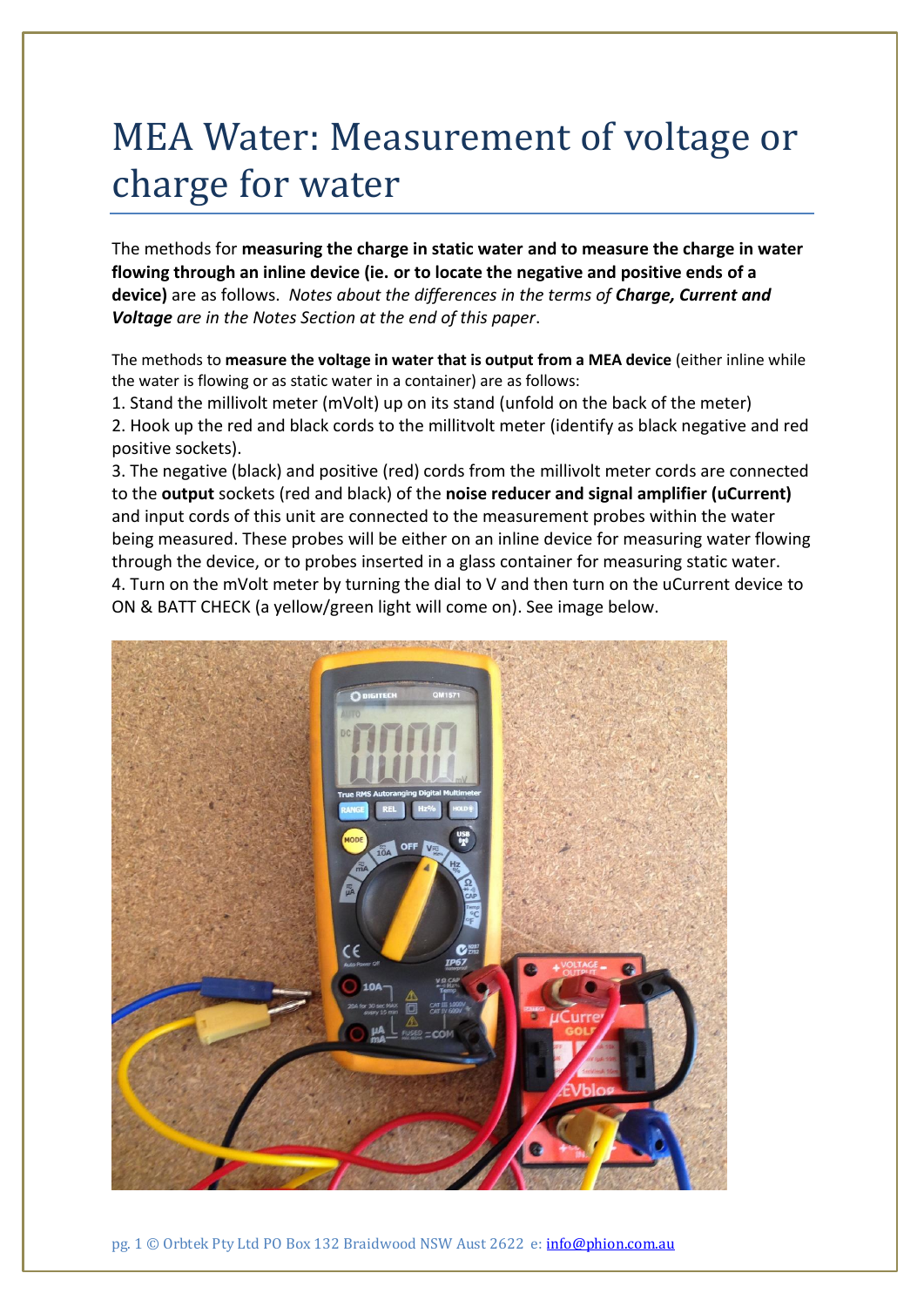

The method to measure the voltage of MEA water from a container (ie. still water in a beaker) is as follows.

The cords for this measurement with have a jack on one end and an alligator clip on the other end. Place one copper probe (3mm copper coils) with the red cord (+) attached and the other copper probe with the black cord (-) attached into the water of the glass container (as shown in the photo below). These cords are from the input sockets on the uCurrent unit. Since the direction of the current flow in the beaker is generally not known, thereore the black and red cords may have to be rotated in order produce the negative charge. Also, it can help by stirring the water anti-clockwise before inserting the probe (electrode) unit, to direct the current flow.



pg. 2 © Orbtek Pty Ltd PO Box 132 Braidwood NSW Aust 2622 e: [info@phion.com.au](mailto:info@phion.com.au)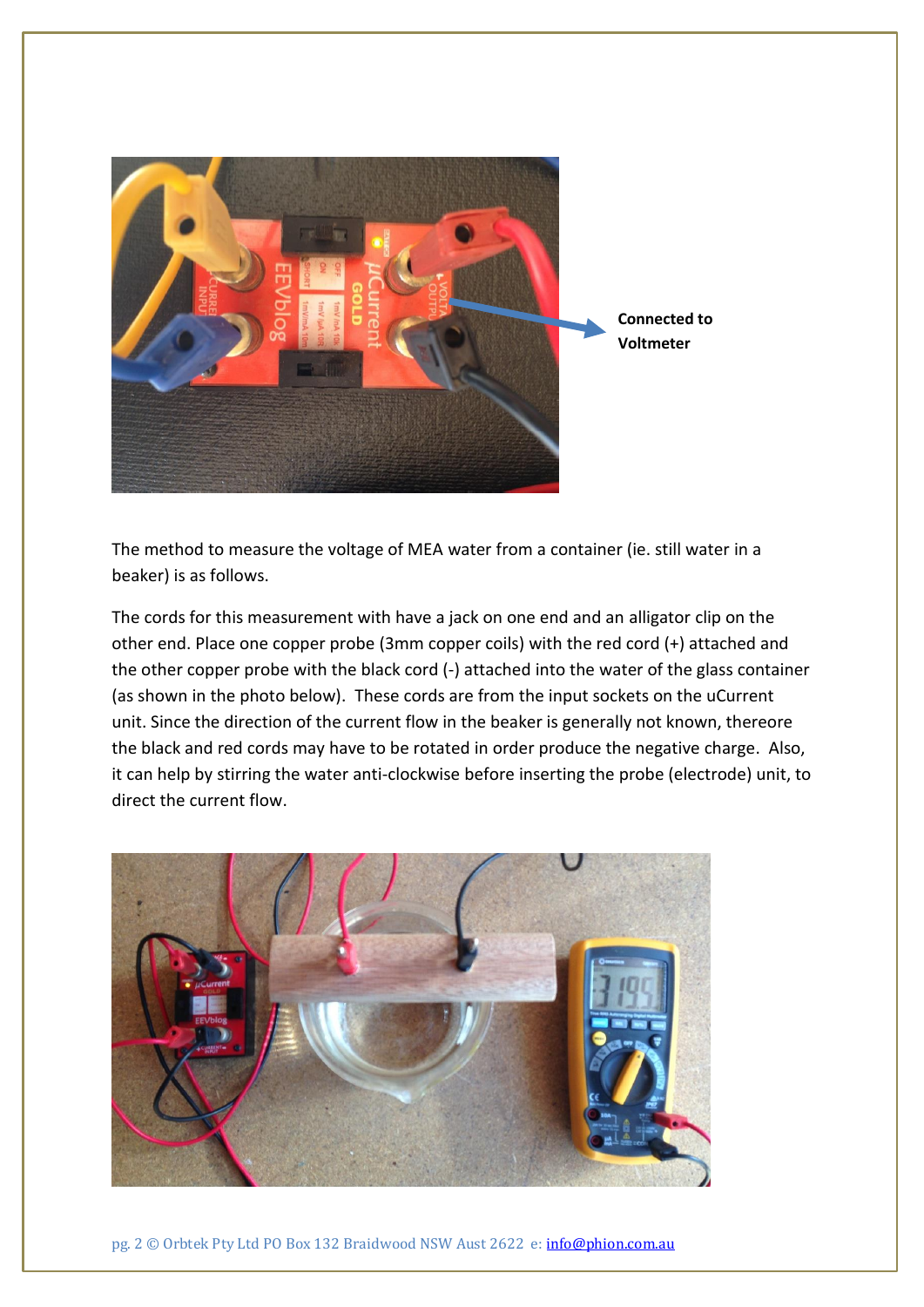The bottom and top probes in the image above have a copper wire (3mm diameter) extending from the electrode (probe) connector through to the central column. A separation of the top and bottom probes by about 5-6 cm seems to provide less interference or more stability in the reading. Usually a stable reading is obtained after about 1 minute where it may fluctuate between negative and positive before settling down to a steady (negative charge) measurement state.

The method to **measure a voltage of MEA water in line** with flowing water through a MEA device is as follows:



Two inline copper probes (electrodes or voltage detectors) units are required for this measurement, as illustrated in the image above.

Attach the positive cord (usually red) with the probe unit at the water input end socket. Attach a negative (usually black) cord to the output probe unit. These probe units are attached to the input end of the uCurrent device and the output end of the uCurrent unit is attached to the Voltmeter as shown above.

The construction of the measuring unit (electrodes) is illustrated in the image below.



The electrode (3mm copper coil) should be long enough to fit just above the bottom of the unit and wthin the flow of the water. Bannana or alligator connectors from the UCurrent device can be used to attach to the copper electrode.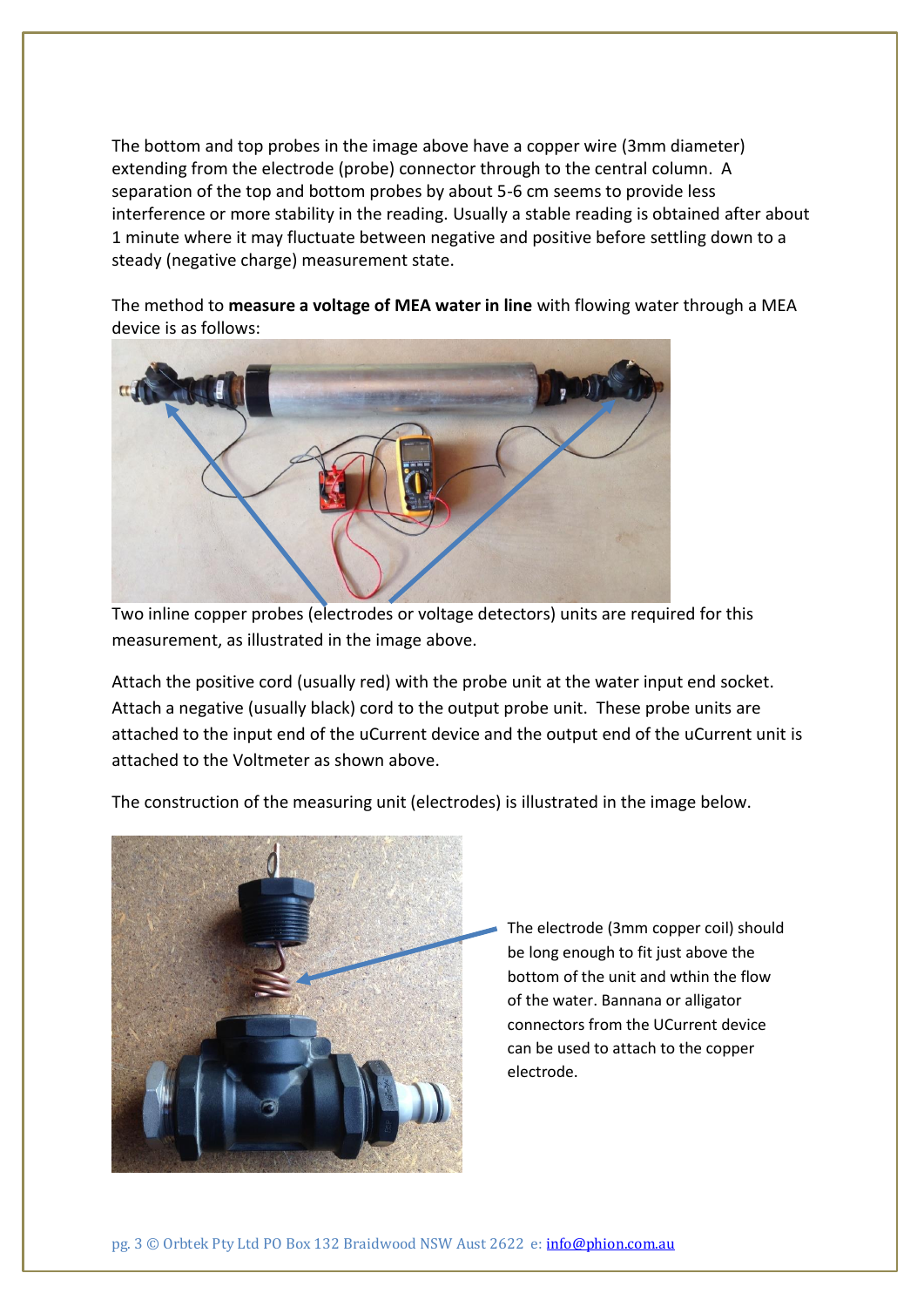In this position the voltmeter will usually show a 0.000 value which is the static value when no water is flowing through the water conditioner device, albeit that voltage can exist without current. When water is pumped through the device the value will record between -200 to -500mV (millivolts) or higher to -1000mV (= -1V) with the inline device; and this negative value identifies the input end of the device, and the end where the positive is attached. If the voltmeter value is positive (+) then turn the MEA water device around and reattach the probe cords to the voltage detector units on the inline device.

## **Conclusion**

While there is currently no commercial device to measure water voltage, the methods described above were devised by Resonate Reseasrch Pty Ltd and are only experimental, and evolving. However, the measurements are accurate and stable.

A combination of the Voltmeter and UCurrent device is currently under development and evaluation. See image below:



## Additional Notes:

1. There is a difference between **current, charge and voltage** and these terms are important in understanding the measurement results. **Current** is the rate at which electric charge flows past a point. That is, current flows from the inline device to the UCurrent unit. **Voltage** is the potential difference in charge between two points in an electric field. Voltage is the energy *per unit charge*. Voltage (due to the magnets in the MEA water device) is the cuase and current is its effect. Voltage is created by structured water and this generates currnet, and this is why voltage can be measured in still, (no-flowing) negatively charged (structured) water that is held in a beaker or other measurement containers. The Voltmeter is measuring mV of charge (1000mV = 1 Volt) that is output from the UCurrent unit. The magnetic array and power in the MEA water device creates a magnetic field that produces current. The stonger the gauss of the magnets, along with the unique magnet arrangement